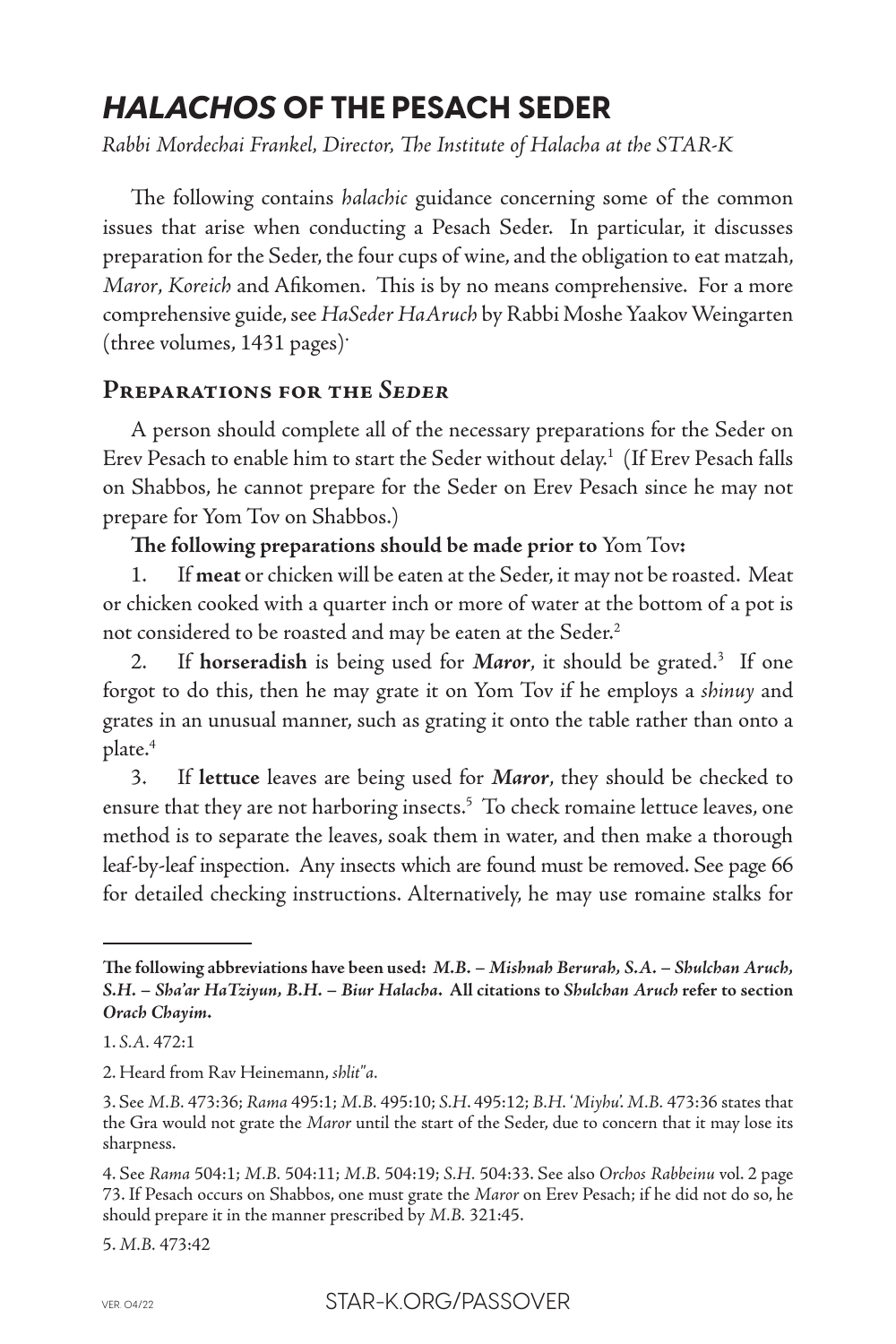*Maror* instead of the leaves.6 To do this, he should remove the leaves from the stalks and rinse them under a strong stream of water, while rubbing the stalks during the rinsing. No further checking is required.

4. Prepare the *Karpas* **vegetable** and the **salt water** into which it will be dipped.7 Any vegetable may be used for *Karpas*, except those which may be used for *Maror*.8 However, the custom is to use celery,<sup>9</sup> radishes,<sup>10</sup> or cooked potatoes.<sup>11</sup>

5. Prepare the *charoses*. 12 The ingredients for *charoses* typically include grated apples, almonds and other nuts,<sup>13</sup> cinnamon, ginger, and red wine.<sup>14</sup> The *charoses* should have the texture of apple sauce.15

6. The bone which will be used for the *z'roa* on the Seder plate should be roasted over a fire, as was done to the *Korban Pesach*. 16 Some people first boil the *z'roa* and then singe it over a flame.17 It is preferable to use the forearm of an animal or bird, which is the *z'roa* bone.<sup>18</sup> The equivalent limb of a chicken is the part of the wing that is directly attached to the body.19 The *z'roa* must have some meat on the bone.<sup>20</sup> It may not be eaten on Seder night because we do not eat roasted meat at the Seder.<sup>21</sup> The meat of the z'roa (which has been cooked before Yom Tov) should ideally be eaten on the second day of Yom Tov, as it is not proper to dispose of the *z'roa* in an unfitting manner.<sup>22</sup>

8. *M.B.* 473:20

10. *Kitzur Shulchan Aruch* 118:2; *Aruch HaShulchan* 473:10

12. *M.B.* 473:47. See *M.B.* 473:47; *M.B.* 321:67; *M.B.* 321:45 concerning the preparation of *charoses* on Shabbos.

- 13. See *Rama* 473:5; *M.B.* 473:49.
- 14. *Rama* 473:5; *M.B.* 473:48
- 15. Heard from Rav Heinemann, *shlit"a*.

- 17. See *Magen Avraham* 473:8 quoting *Maharil*; *Piskei Teshuvos* 473:12 and footnote 58.
- 18. *S.A.* 473:4; *M.B.* 473:27

19. Heard from Rav Heinemann, *shlit"a*. *Pri Megadim siman* 473 *Aishel Avraham* 7 writes that there are those who use the neck of a bird for the *z'roa*, although he does not know why.

20. *M.B.* 473:27

- 21. *M.B.* 473:32
- 22. See *M.B.* 473:32

<sup>6.</sup> *S.A.* 473:5

<sup>7.</sup> See *Chayei Odom*, *klal* 130 *dinei haseder biketzara* 1. See *M.B.* 473:21 concerning the preparation of salt water on Shabbos.

<sup>9.</sup> See *Minhagei Maharil*, *Machon Yerushalayim* edition, page 96; *Teshuvos Chasam Sofer*, *Orach Chaim* 132 quoting Rav Nosson Adler; *Tosafos* Yom Tov Shabbos 9:5; *Magen Avraham* 473:4; *Chok Yaakov* 473:12; *Chayei Odom klal* 130 *kitzur dinei haseder* 5.

<sup>11.</sup> *Aruch HaShulchan* 473:10

<sup>16.</sup> *S.A.* 473:4; *M.B.* 473:28-29. See *M.B.* 473:32 concerning roasting the *z'roa* on Yom Tov.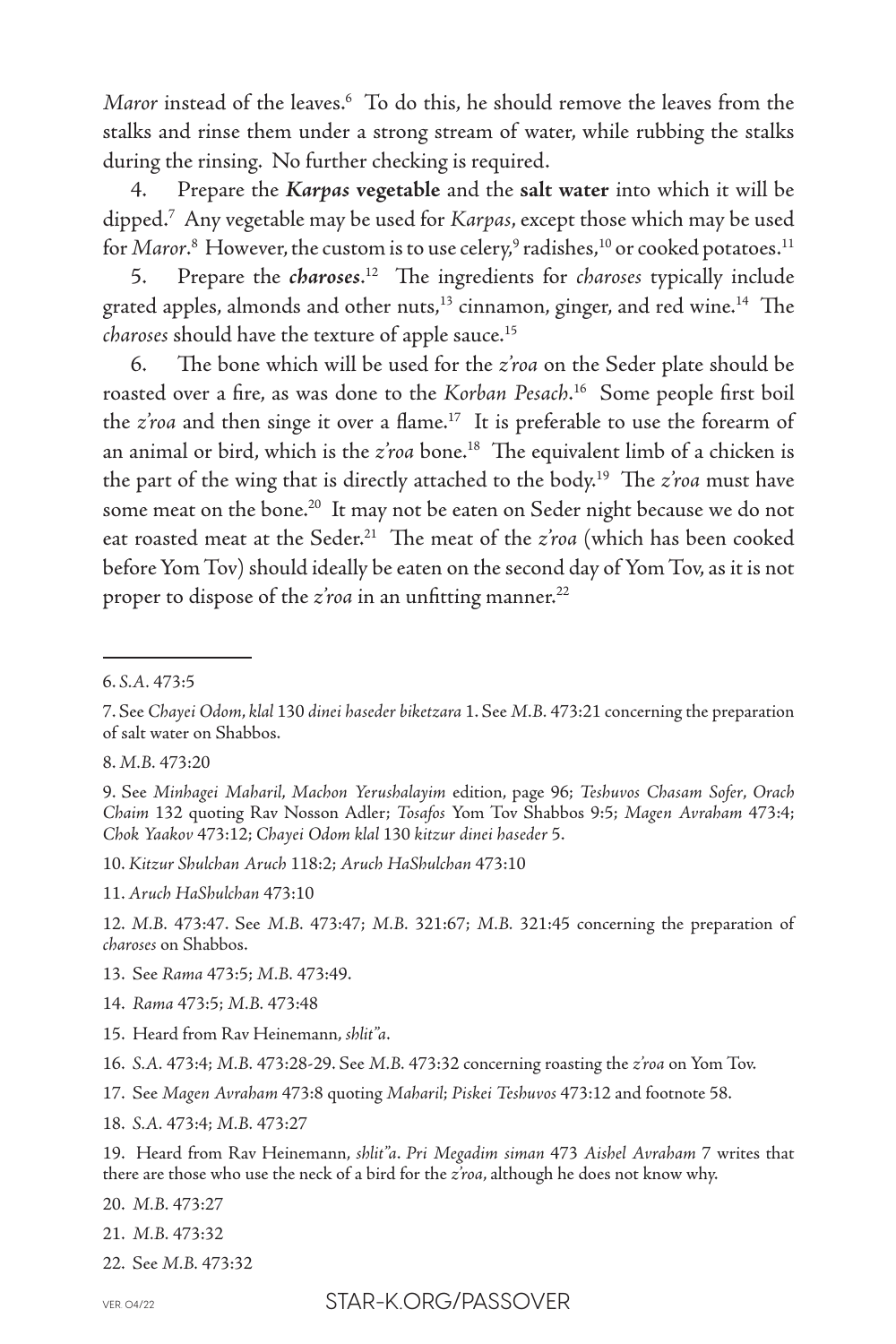7. Boil and then roast the egg to be used on the Seder plate.<sup>23</sup> A person whose custom is to eat eggs at the Seder meal should also prepare these eggs.<sup>24</sup>

8. Open the **wine** bottles to be used at the Seder. In particular, wine bottles that have a screw cap should be opened before Yom Tov.<sup>25</sup> One should also open the boxes of matzah that will be needed for the first days of Yom Tov.<sup>26</sup>

**9. Children should rest** so that they will be awake during the Seder.<sup>27</sup> If possible, adults should also rest.<sup>28</sup>

**10. Set the Seder table** with elegant dishes and arrange the chairs which will be used for leaning.<sup>29</sup> Even though throughout the year one should minimize luxury as a *zecher l'churban*, on Seder night it is appropriate to use the finest dishes available.<sup>30</sup> Some people have a custom that the husband arranges the *Ke'ara*. 31 There were *gedolim* who insisted on personally setting the table for the Seder.<sup>32</sup>

**11. Prepare the** *Ke'ara*. There are differing customs as to the layout of the various components of the *Ke'ara*.

One prevalent custom is that of the Arizal.<sup>33</sup> According to this *minhag*, beginning at the top of the *Ke'ara* is the *z'roa*, which is placed on the upper right



<sup>23.</sup> *S.A.* 473:4; *M.B.* 473:32. *M.B.* writes that if one does not intend to eat the egg on that day, then the egg cannot be roasted on Yom Tov and must be prepared before Yom Tov.

- 29. *S.A.* 472:2
- 30. *M.B.* 472:6
- 31. See *Chidah*, *Moreh BeEtzbah siman* 206.

32. See Haggadah *Shel* Pesach '*Chasam Sofer*' page 34; Haggadah *Shel* Pesach '*MiBeis Halevi*' *hosofos* page 64.

33. *Chayei Odom siman* 130 *kelalei haseder b'ketzara* 1; *Kitzur Shulchan Aruch* 118:8; *Be'er Heiteiv*  473:8; *M.B.* 473:26; *Aruch HaShulchan* 473:11.

<sup>24.</sup> See *Rama* 476:2, that it is customary to eat a hard boiled egg at the start of the Seder meal.

<sup>25.</sup> *M.B.* 509:28. See also *Igros Moshe*, *Orach Chaim* 1:122 *anaf* 10; *Minchas Shlomo* 1:91 section 12.

<sup>26.</sup> See *Shemiras* Shabbos *Kehilchasa* 9:10-12.

<sup>27.</sup> See *S.A.* 472:1; *Rashi* and *Rashbam*, Pesach*im* 109a.

<sup>28.</sup> See *Matteh Moshe siman* 600.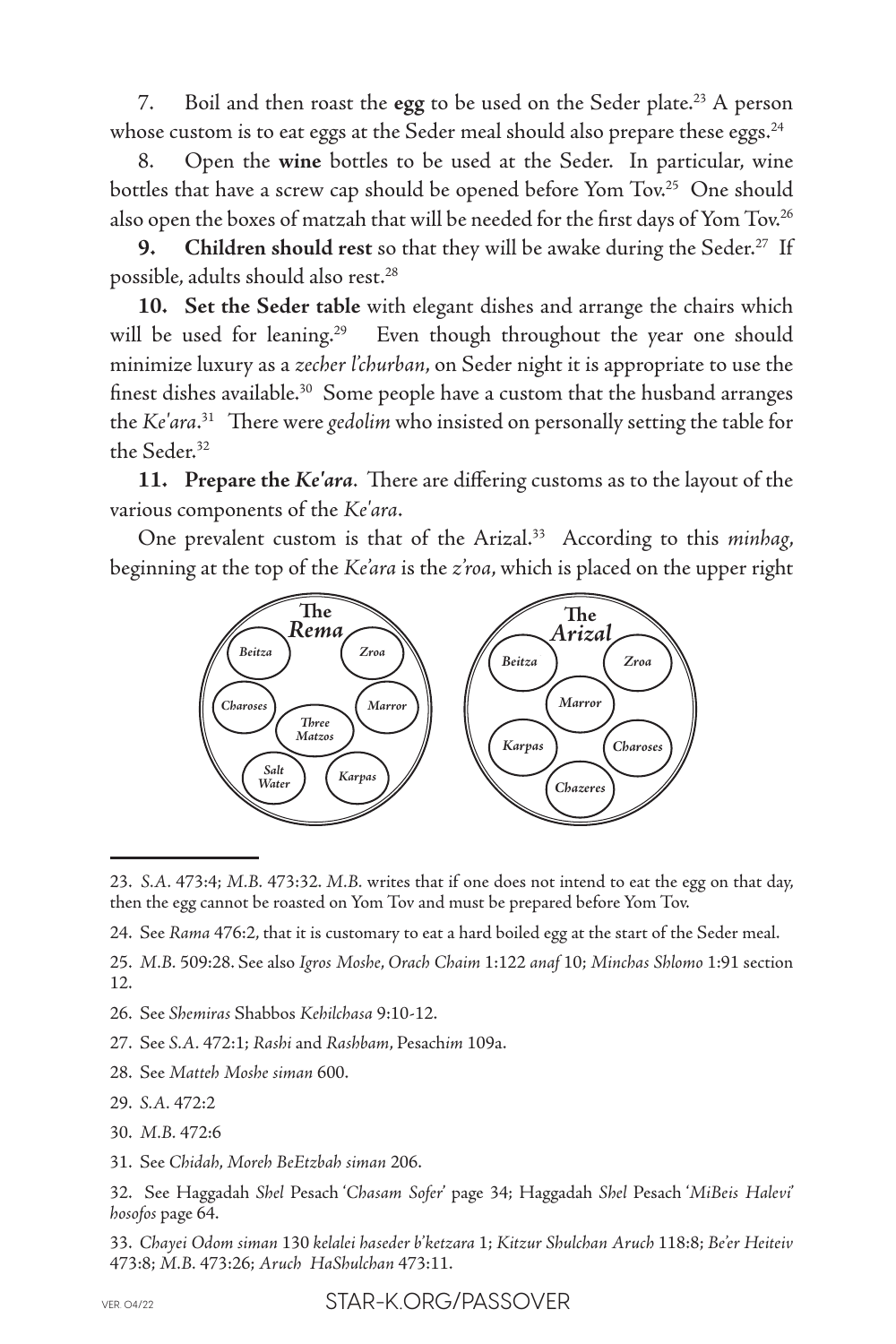side of the *Ke'ara*, and the *beitza* which is placed on the upper left side. The *Maror* is placed in the middle of the *Ke'ara*, with the *charoses* underneath and to the right, and the *karpas* underneath and to the left. The *chazeres* is placed closest to the leader of the *Seder*, at the bottom of the *Ke'ara*. Three *matzos* are placed either underneath or outside the *Ke'ara*, 34 next to the *z'roa* and *beitza*. 35

12. Another custom is that of the Rama.36 According to this *minhag*, the *karpas* and salt water are placed nearest the leader of the Seder with the matzah above them, the *maror* and *charoses* above the matzah, and the *beitza* and *z'roa* above them furthest from the leader of the Seder.

There are other customs regarding the arrangement of the items on the *Ke'ara*. The Gra<sup>37</sup> and Maharal<sup>38</sup> each have differing customs. A person should follow his own particular *minhag*.

Some have the custom to place a covering between each of the three *matzos*, while others do not.<sup>39</sup> The *matzos* should be covered before Kiddush.<sup>40</sup> Often, families that join together for the Seder have the custom of providing a separate Ke'ara for the head of each individual household.<sup>41</sup>

**13. Make an** *Eruv Tavshilin***, if necessary**. One should take a baked item such as matzah and a cooked item<sup>42</sup> such as fish, meat or an egg.<sup>43</sup> He should hold the items<sup>44</sup> and recite the text found in the Siddur. The *Eruv Tavshilin* 

- 36. *Rama* 473:4
- 37. *Ma'aseh Rav* 187

42. *S.A.* 527:2

43. *M.B.* 527:11

44. See *Maharsham* 2:36.

<sup>34.</sup> The *Arizal*, quoted by *Be'er Heiteiv* 473:8 states that the *Ke'ara* should be 'on' the *matzos*. *Shulchan Aruch HaGra"z* 473:26 understands this to mean that the *Ke'ara* should be on top of the *matzos*. In order to facilitate this, the *Ke'ara* is built with slots under the plate into which the *matzos* can be inserted.

<sup>35.</sup> *Kaf HaChayim* 473:58 understands the *Arizal* to mean that the *Ke'ara* should be next to the *matzos*.

<sup>38.</sup> *Haggadah Shel Pesach* attributed to the *Maharal* page 41. However, it has been argued that the work is a forgery and was not written by the *Maharal*. See the essay of Rav Benedict in the journal *Moriah*, *Sivan* 5745. Rav Benedict points out that in the *Maharal*'s *sefer Gevuros Hashem*, which extensively discusses the Pesach Seder, there is no mention of the *Ke'ara* being arranged this way.

<sup>39.</sup> See *Chayei Odom*, *kelal* 130 *dinei haseder biketzara* 1; *Taamei HaMinhagim* #520.

<sup>40.</sup> See *S.A.* 473:4; *Pri Megaddim Mishbetzos Zahav* start of *siman* 486; *S.A.* 271:9, *M.B.* 271:41. See also *Matteh Moshe siman* 613 quoting the *Maharil* (*Minhagei Maharil* page 95).

<sup>41.</sup> See *S.A.* 473:4; *M.B.* 473:17; *Piskei Teshuvos* 472:11 and footnote 51. See also *Shemiras Shabbos Kehilchasa*, vol. 2 chap. 55 footnote 15; *Halichos Shlomo Pesach* chap. 9 footnote 65.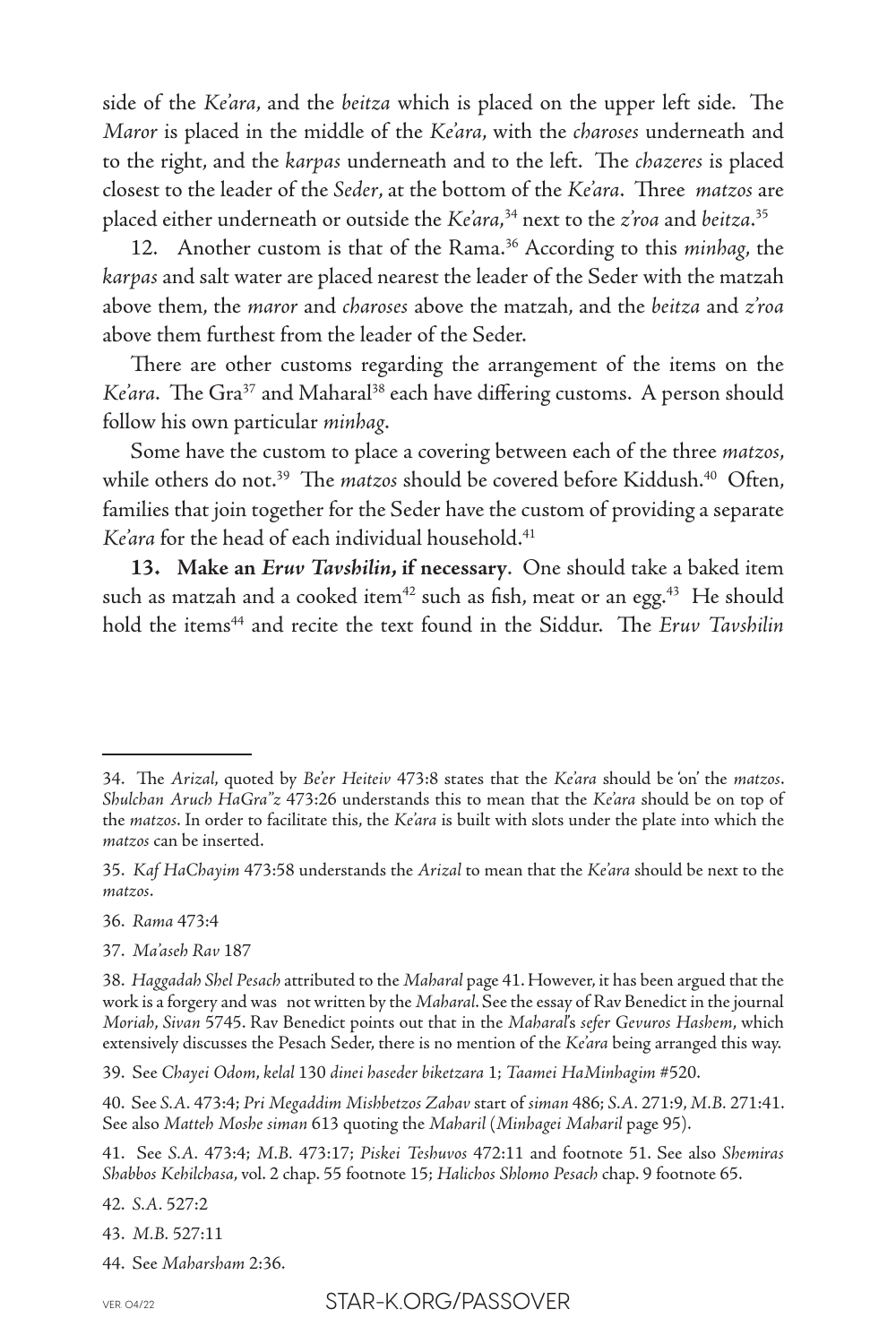should not be eaten until all of the preparations for Shabbos are completed.<sup>45</sup> It is customary to eat the *Eruv Tavshilin* at *Shalosh Seudos*. 46

# **The Four Cups**

One is required to drink four cups of wine at the Seder;<sup>47</sup> women have the same obligation as men.<sup>48</sup> If a person drinks four cups of wine in a row, he is not *yotzei* this mitzvah.49 Rather, he must recite the Haggadah and drink each of the *Arba Kosos* at the appropriate point.50 For this reason, he may not drink the fourth cup immediately after the third cup.51 A woman should make sure that she either recites the Haggadah herself or hears the leader of the Seder recite the Haggadah, so that she will be able to drink the Arba Kosos at the appropriate times.<sup>52</sup>

The cup should hold the measurement of a *revi'is* of wine.<sup>53</sup> According to Rav Chaim Noeh, a *revi'is* is calculated at 86 cubic centimeters of wine (בגימטריא כוס(,54 which is equivalent to slightly less than 3 fl. oz. According to the Chazon Ish, it equals 150 cubic centimeters of wine (הגון כוס גימטריא (which is equivalent to slightly more than 5 fl. oz.55 Based on the ruling of the *Mishnah Berurah*, Rav Heinemann, *shlit"a*,<sup>56</sup> states that it is necessary to use a cup which holds 3.8 fluid ounces.57

- 47. *S.A.* 472:8, *M.B.* 472:24
- 48. *S.A.* 472:14, *M.B.* 472:44
- 49. *S.A.* 472:8

50. *B.H.* 472:8 '*Shelo*' states that if one drinks the *Arba Kosos* with a pause between each cup, but does not recite the Haggadah in between, it is questionable whether he is *yotzei*.

- 51. *M.B.* 472:26
- 52. End of *B.H.* 472:8 '*Shelo*'.
- 53. *S.A.* 472:9
- 54. Rav Chaim Noeh, *Shiurei Torah* page 176. 86 cm<sup>3</sup> = 2.91 fl. oz.
- 55. The Steipler Gaon, *Shiurin Shel Torah* page 65. 150 cm<sup>3</sup> = 5.08 fl. oz.
- 56. Heard from Rav Heinemann, *shlit"a*.

57. See *Eruvin* 83a, that a *revi'is* is equivalent to the volume of 1½ eggs. *Tzlach*, *Pesachim* 109 argues that the eggs referred to by *Chazal* are twice the size of present day eggs. Rav Chaim Noeh, *Shiurei Torah Sha'ar* 3 disagrees with the *Tzlach*. See further *M.B.* 271:68; *B.H.* 271:13 '*Shel*o'; *Chazon Ish*, *Orach Chaim* 39. *M.B.* states that for Kiddush one should, *lechatchila*, consider a *revi'is* as equivalent to the volume of two present day eggs. Rav Dovid Feinstein, *zt"l*, *Sefer Kol Dodi Al Hilchos HaSeder*, states that the volume of a large present day egg is 2.2 fl. oz. Rav Bodner, *Sefer Kezayis Hashalem*, page 24 footnote 24, states that it has a volume of 1.87 fl. oz. He further states that he discussed the issue with Rav Dovid Feinstein, who agreed that this was a more accurate measurement. Rav Heinemann, *shlit"a,* measured a present day egg as having the volume of 1.9 fl. oz. The volume of two eggs would, therefore, equal 3.8 fl. oz.

<sup>45.</sup> *S.A.* 527:16-17

<sup>46.</sup> See *M.B.* 527:48; *Piskei Teshuvos* 527:12.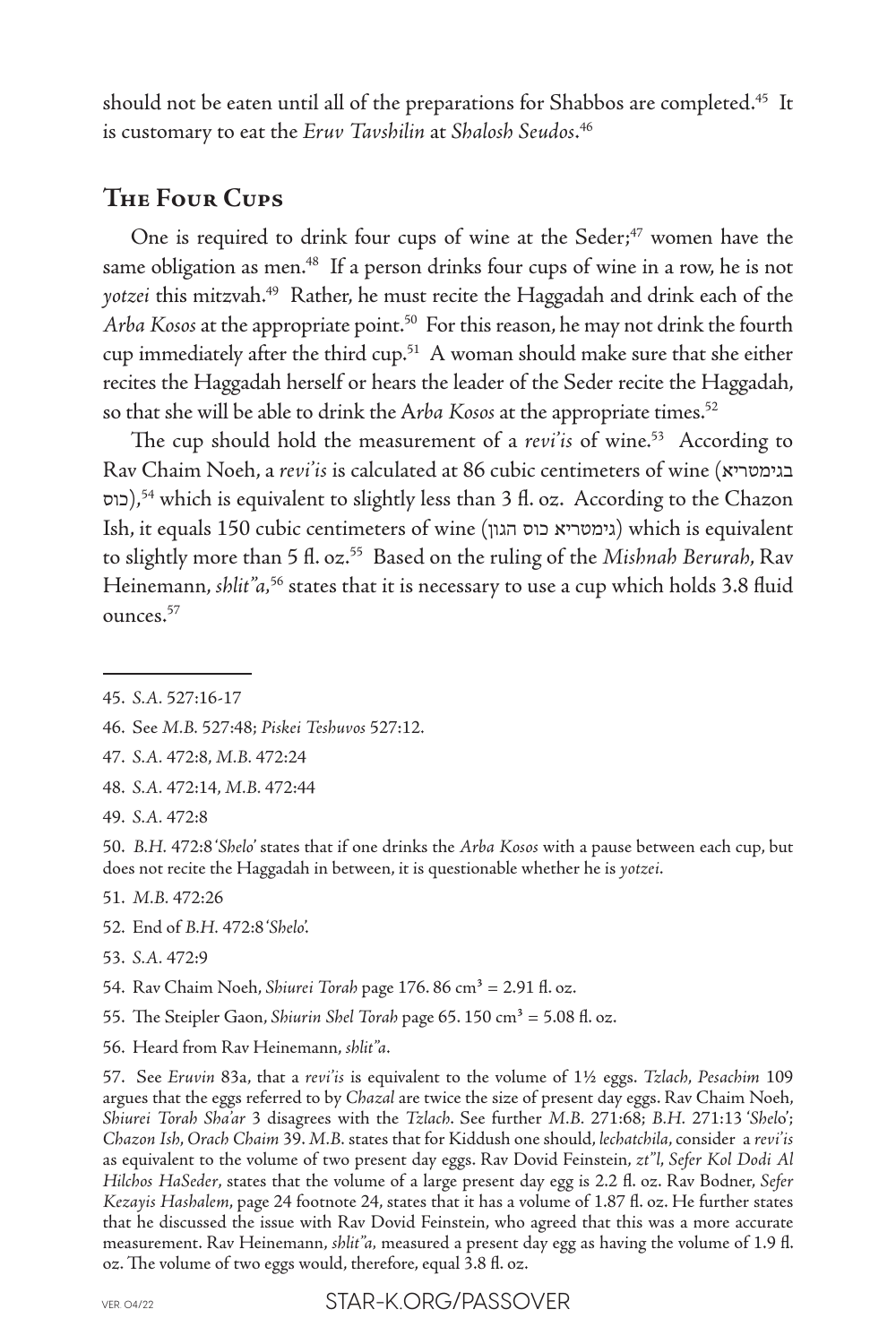Ideally, a person should drink a *revi'is* of wine.<sup>58</sup> Some opinions state that if the cup holds more than a *revi'is* he should drink the entire cup;<sup>59</sup> others dispute this.<sup>60</sup> If it is difficult to drink an entire *revi'is* of wine, one should drink slightly more than half the cup.<sup>61</sup> If a person has difficulty drinking four cups of wine, he should make sure that he has a cup that holds exactly a *revi'is* so that he will need to drink only slightly more than half a *revi'is*. 62 For the fourth cup, he should either drink enough wine to be able to recite a *bracha acharona* himself or have someone be *motzi* him.63

It is preferable to drink the majority of the *revi'is* at one time.<sup>64</sup> If a person cannot do so, he should at least drink the majority of the *revi'is* within *kedei shti'as revi'is*, 65 which is approximately half a minute.66

An alcoholic wine should be used for the *Arba Kosos*. 67 The wine can be diluted with grape juice.<sup>68</sup>

Rav Heinemann, *shlit"a,* is of the opinion that the resulting mixture should contain at least 4% alcohol.<sup>69</sup> Therefore, wine which has 12% alcohol content can be diluted into ⅓ wine and ⅔ grape juice or water. Alternatively, it can be diluted into ⅓ wine, ⅓ grape juice, and ⅓ water.70 If a person cannot drink wine,

61. *S.A.* 472:9, *M.B.* 472:30

63. *M.B.* 472:30

64. *M.B.* 472:34 writes that ideally the *rov revi'is* should be drunk at one time. *Kol Dodi* explains this to means that the *rov revi'is* should be drunk without taking the cup from one's mouth. See also his rebuttal of *Machatzis Hashekel* 472:1.

65. *M.B.* 472:34

66. Heard from Rav Heinemann, *shlit"a*. See *M.B.* 472:34; *S.H.* 472:49 concerning a person who took a longer time than this.

67. *Kol Dodi* quoting Rav Moshe Feinstein, *zt"l*. He further states that one should push himself to drink the *Arba Kosos* in this optimal manner. See also *Pri Chadosh* end of *siman* 483; *Mikra'ei Kodesh* (and footnotes entitled *Harerei Kodesh*) *Pesach* vol. 2 page 35.

68. See *M.B.* 472:37.

69. Heard from Rav Heinemann, *shlit"a*.

70. See *M.B.* 204:32; *M.B.* 272:16, that wine can be diluted one part in six and still retain the *bracha* of *Borei Pri Hagafen*. See *Machaztis Hashek*el 204:16 quoting *Eliyahu Rabba*; *Pri Megadim siman* 204 *Aishel Avraham* 16; *Kol Dodi*. The wine used for the *Arba Kosos* should not be diluted to this extent because such a mixture would be only minimally alcoholic. *Hilchos Chag Be'chag* (*Chag HaPesach*), page 422, states that it is customary to dilute ⅓ wine with ⅔ grape juice. Rav Heinemann, *shlit"a,* is of the opinion that the mixture should retain a 4% alcohol content.

VER. 04/22 STAR-K ORG/PASSOVER

<sup>58.</sup> *S.A.* 472:9; *M.B.* 472:30

<sup>59.</sup> *Chok Yaakov* 472:20 quoting *Bach; Shulchan Aruch HaGra"z* 472:19

<sup>60.</sup> *Chok Yaakov* 472:20. See also *Orchos Rabbeinu* vol. 2 page 60.

<sup>62.</sup> *M.B.* 472:33. '*Rov revi'is*' is equivalent to '*meloh lugmav*', the amount of liquid that a person can hold in his cheeks. *B.H.* 472:9 '*veyishte*h' states that a larger person, whose *meloh lugmav* is greater than *rov revi'is,* would need to drink his personal *meloh lugmav*.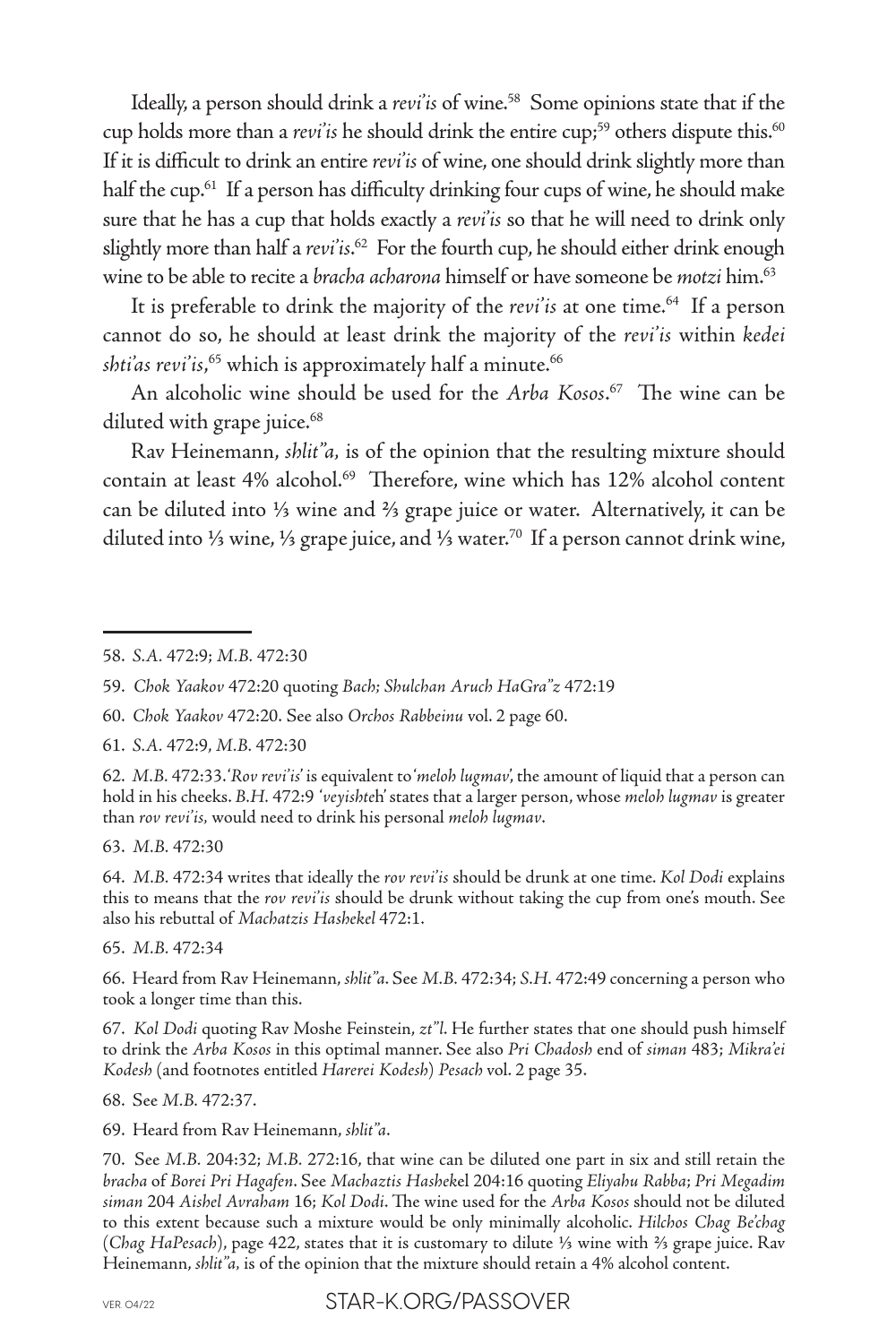then he can use grape juice for the four cups.<sup>71</sup> If unable to drink pure grape juice, he may dilute it with water. The resulting mixture should contain at least 51% grape juice (i.e., up to 49% water.) 'Light' grape juice should not be further diluted. A person who will become incapacitated is not obligated to drink the *Arba Kosos*. 72

Red wine should be used for the Seder.73 Throughout the year, it is preferable not to use cooked wine for Kiddush; the same is true for the Seder.74 This is because uncooked wine tastes better than cooked wine.<sup>75</sup> It is debatable as to whether pasteurized wine has the same status as cooked wine in this regard.<sup>76</sup>

A child who has reached the age of *chinuch*, about five or six years old,<sup>77</sup> should also be given *Arba Kosos* to drink;<sup>78</sup> however, it is not essential to do so.<sup>79</sup> A child does not need to drink a full *revi'is* of wine or grape juice and should instead drink *meloh lugmav*, the amount of wine he can hold in his cheeks.<sup>80</sup> It is customary to give *Arba Kosos* even to younger children, although they can be given a minimal amount of grape juice.<sup>81</sup>

When drinking the first cup, a person should have in mind that he is fulfilling the obligations of both Kiddush and the first of the *Arba Kosos*. 82

73. *S.A.* 472:11. See also *Rama* 472:1; *M.B.* 272:10.

74. *S.A.* 272:8; *Rama* 272:8; *M.B.* 272:23; *S.A.* 472:12; *M.B.* 472:39.

75. *M.B.* 272:19

82. *M.B.* 473:1. *M.B.* says that some people have the custom to state this verbally. He adds that before reciting the Haggadah, one should verbalize or think that he is going to fulfill the mitzvah

<sup>71.</sup> *M.B.* 472:37. *Teshuvos VeHanhogos* 2:243 states that a sick person or old person may, *lechatchila*, use grape juice for *Arba Kosos* and notes that the Chebiner Rav and the Brisker Rav did so. See also *Shulchan Aruch HaGra"z* 472:17; *Hilchos Chag Be'chag* page 415; *Halichos Shlomo Pesach* 9:11. Concerning the dilution of grape juice, see *Minchas Shlomo* 1:4; *Vezos Habracha* page 116 and *Hilchos Shabbos BeShabbos* page 386 quoting Rav Elyashiv, *zt"l*. According to their viewpoint, grape juice that is used for *Arba Kosos* should not be mixed with more than a little amount of water.

<sup>72.</sup> *M.B.* 472:35. *S.A.* 472:10 states that even a person who does not generally drink wine because it is harmful or distasteful should force himself to drink the *Arba Kosos*.

<sup>76.</sup> The laws of *stam yayin* do not apply to cooked wine. *Igros Moshe*, *Yoreh De'ah* 2:52 and *Yoreh De'ah* 3:31, states that these laws similarly do not apply to pasteurized wine. However, *Minchas Shlomo* 1:25 and Rav Elyashiv, *zt"l*, *Kovetz Teshuvos* 1:75, disagree. It is not clear whether the *Igros Moshe* would also treat pasteurized wine as cooked wine with regard to Kiddush. The *Meiri*, *Bava Basra* 97 is of the opinion that cooked wine should not be used for Kiddush*,* even if the cooking did not result in any taste change. Presumably, the *Meiri* would consider pasteurized wine as being in this category.

<sup>77.</sup> See *Chok Yaakov* 472:27; *Shulchan Aruch H*a*Gra"z* 472:25.

<sup>78.</sup> *S.A.* 472:15

<sup>79.</sup> *M.B.* 472:46

<sup>80.</sup> *M.B.* 472:47

<sup>81.</sup> *Chok Yaakov* 472:27 quoting *Maharil* (*Minhagei Maharil* page 94); *Kaf Hachaim* 472:91. The *Chavos Yair*, in his *sefer Mekor Chaim* (*Piskei Dinim* 472:15), states that it is customary to give wine (or grape juice) even to small babies.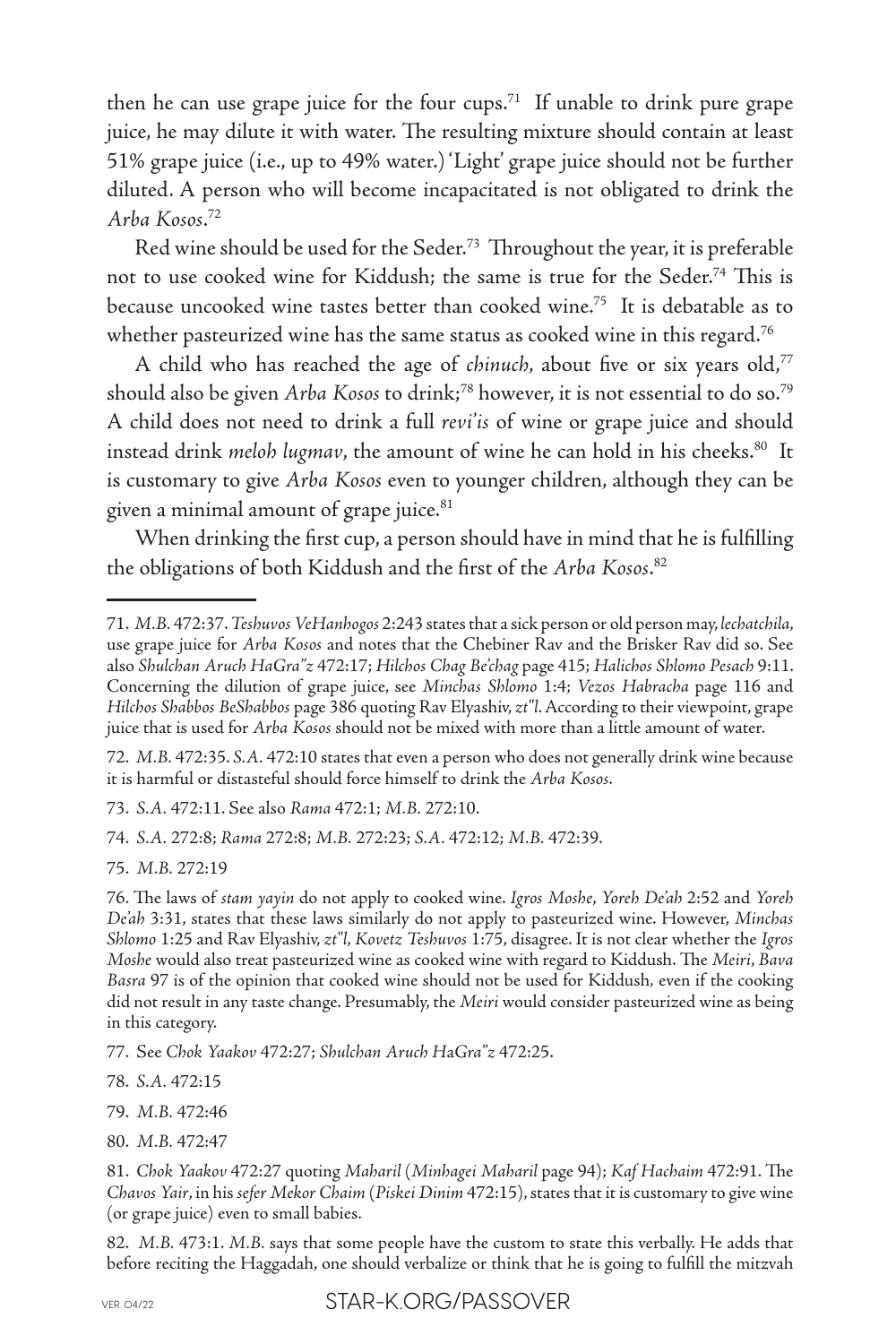A man should drink the *Arba Kosos* while leaning to his left side.<sup>83</sup> If he did not lean while drinking the first, third or fourth *kos* he should not drink that *kos* a second time.84 If he did not lean while drinking the second *kos*, he should drink another *kos* during the meal while leaning to his left side.<sup>85</sup>

# **M**atzah

Both men and women are commanded by the Torah to eat matzah at the Seder.86 A child who has reached the age of *chinuch* should also be given matzah to eat at the Seder.87

The *matzos* being used for the mitzvah should be *shmura matzos*. This is matzah that has been watched since the harvesting of the wheat to ensure that nothing has occurred which might cause it to become *chometz*. 88 Many people have the custom to use only hand-baked *matzos* for this mitzvah; others use machine *matzos*. 89

A person must eat one *kezayis* of matzah at the Seder.<sup>90</sup> The Steipler Gaon<sup>91</sup> and Rav Dovid Feinstein, *zt"l,*92 write that ideally one should eat ⅔ of a machine matzah or the equivalent volume of hand-baked matzah. Upon experimentation, Rav Heinemann, *shlit"a,* found that half of a machine matzah contains the volume of matzah necessary for a *kezayis*. 93

of *sippur yetzias mitzrayim*. See also *Haggadah Shel Pesach MiBeis Halevi* page 93.

83. *S.A.* 473:2

84. See *S.A.* 472:7; *Rama* 472:7.

85. See *S.A.* 472:7; *Rama* 472:7; *M.B.* 472:21; *S.H.* 472:31.

86. There is a Torah obligation to eat matzah on the first night of Pesach and a rabbinic obligation on the second night, as stated by *M.B.* 475:44. *M.B*. 472:44 states that women have the same obligation as men.

87. See *M.B.* 343:2-3; *M.B.* 269:1; *Halichos Shlomo Pesach* 9:43.

88. See *S.A.* 553:4; *M.B*. 553:21-22; *B.H.* 553:4 '*tov*'; *B.H.* 460:1 '*ein*'.

89. Rav Shlomo Kluger *paskened* that matzah made by a hand powered machine is not acceptable for the mitzvah, whereas Rav Yosef Shaul Natansohn (author of *Teshuvos Shoel U'meishiv*) was lenient, as recorded in *Sdei Chemed* vol. 7 page 397. Concerning matzah made by an electric machine, the *Maharsham* 4:129, 9:31 was stringent and the *Divrei Malkiel* 4:20 was lenient. See also *Chazon Ish*, *Orach Chaim* 6:10; *Hilchos Chag Be'chag* page 337.

90. *Rambam*, *Hilchos Chometz U'Matzah* 6:1

91. *M.B.* 486:1 implies that one should eat the amount of matzah which has the same volume as a present day egg. *Shiurin Shel Torah*, page 65 and footnote on page 66, state that in order to meet this requirement it is appropriate to ensure that the first *kezayis* be approximately the size of ⅔ of a machine matzah.

92. Rav Dovid Feinstein, *zt"l*, *Kol Dodi*, writes that the matzah which is eaten for the *kezayis* should have the volume of 1.5 fl. oz. *Sefer Kezayis Hashalem*, page 91, states that this is equivalent to the size of ⅔ of a machine matzah. *Kol Dodi* further states that this measurement is given for the first night of Pesach, but on the second night of Pesach one can be more lenient.

93. This measure should ideally be used on the second night as well, in order to fulfill the stringency

VER. 04/22 STAR-K ORG/PASSOVER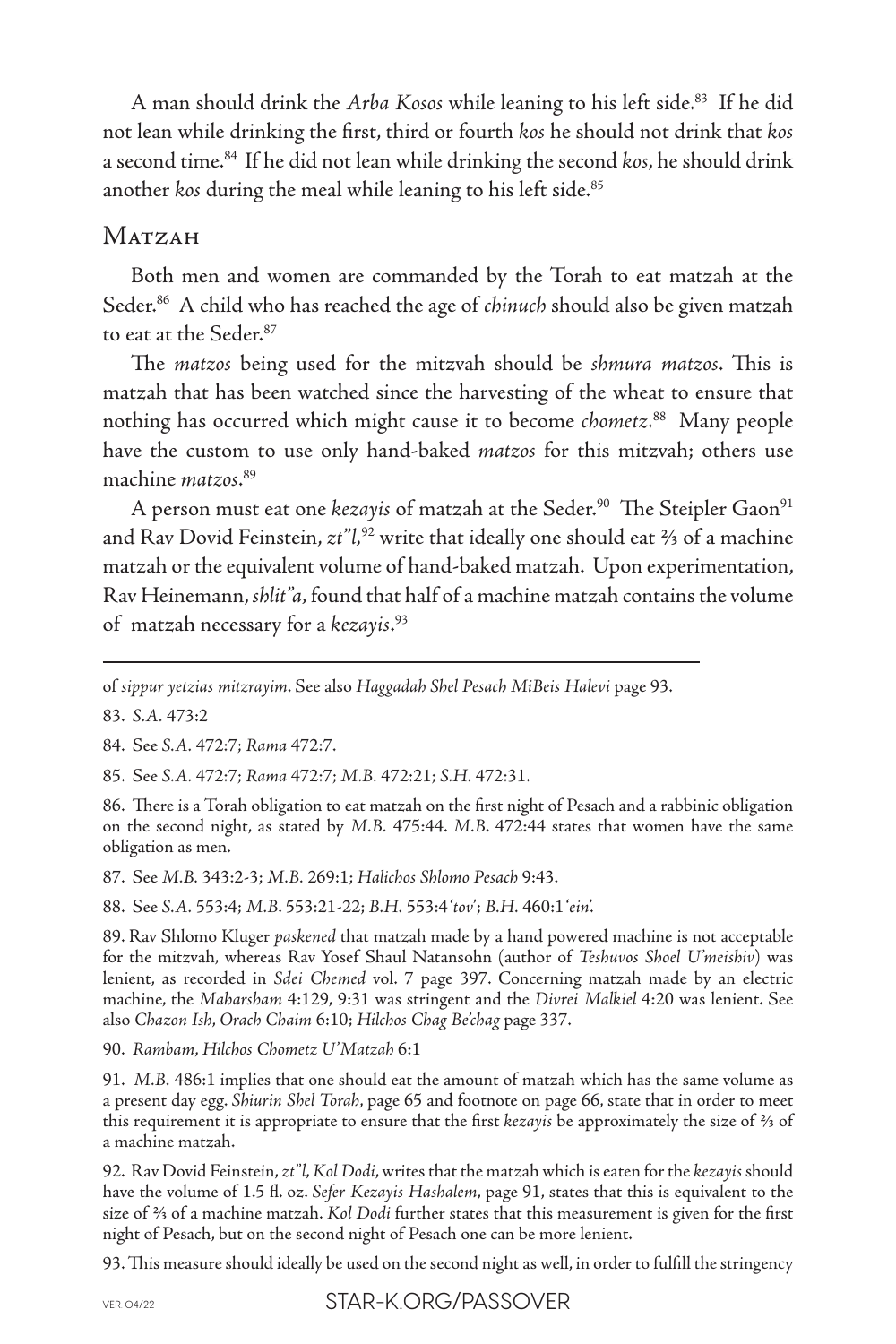In 5780/2020, Rav Heinemann, *shlit"a*, conducted extensive testing to calculate the volume of Pupa Tzelem hand matzah equivalent to a *kezayis.* He waterproofed *matzos* and performed water displacement testing to determine their volume.<sup>94</sup> Furthermore, Rav Heinemann reviewed results of 3-D scan measurements carried out on behalf of STAR-K for this project. The *matzos* tested were packaged ten to a pound.

This measurement found that the segment of hand matzah containing the volume of a *kezayis* was larger than the fraction given in previous years. Possibly, this is due to hand *matzos* being thinner than in the past. It was determined that half of a Pupa Tzelem hand matzah contains the volume of matzah necessary for a *kezayis*. Other brands of matzah may produce different results.

A person who has difficulty chewing may crush the *kezayis* of matzah before eating it.<sup>95</sup> If necessary, he may also soak the matzah in water to facilitate eating the *kezayis*. 96 When appropriate, a person with a medical condition which could be negatively impacted by consumption of this amount of matzah may eat a smaller portion of matzah. One should consult his *rav* as to whether he falls in this category. Measurements suitable for such individuals are listed on page 116.

The *kezayis* of matzah should be eaten within the time span of *kedei achilas pras*. 97 The *kezayis* should preferably be eaten within two minutes.98 If this cannot be done, it should at least be eaten within three<sup>99</sup> or four minutes.<sup>100</sup> A man should eat the matzah while leaning to his left side.101 If he did not do so, he should eat another *kezayis* without another *bracha* while leaning to his left side.102

After everyone at the Seder has finished washing *Netilas Yadayim* and returned to the table, the leader of the Seder should take the three *matzos* in

94. Testing was carried out in STAR-K labs.

95. *B.H.* 461:4 '*yotzei'*

96. See *M.B.* 461:17-18; *S.H.* 461:32. *M.B.* 458:4 states that there are scrupulous people who are stringent and do not let matzah become wet for the duration of Pesach, due to the concern that there might be some residual flour below the surface of the matzah which could become *chometz* upon contact with water. This is the custom of not eating *gebrokts*. See further *Shaarei Teshuva* 460:1.

97. *M.B.* 475:9

98. *Shiurin Shel Torah* page 67, based on *Chasam Sofer* 6:16.

99. See *Igros Moshe*, *Orach Chaim* 4:41; *Aruch HaShulchan* 202:8; *Orchos Rabbeinu* vol. 2 page 70.

100. See *Shiurin Shel Torah* page 67.

101. *S.A.* 475:1; *M.B.* 475:10

102. *M.B.* 472:22

of eating two *kezaysim. Orchos Rabbeinu* vol. 2 page 66 writes that the Steipler Gaon noted that the *Chazon Ish* would take ¼ of a hand baked matzah as a *kezayis* for both *Achilas Matzah* and *Koreich*, and eat additional matzah during the meal while leaning so as to fulfill the mitzvah without any doubt. See further *Orchos Rabbeinu* ibid.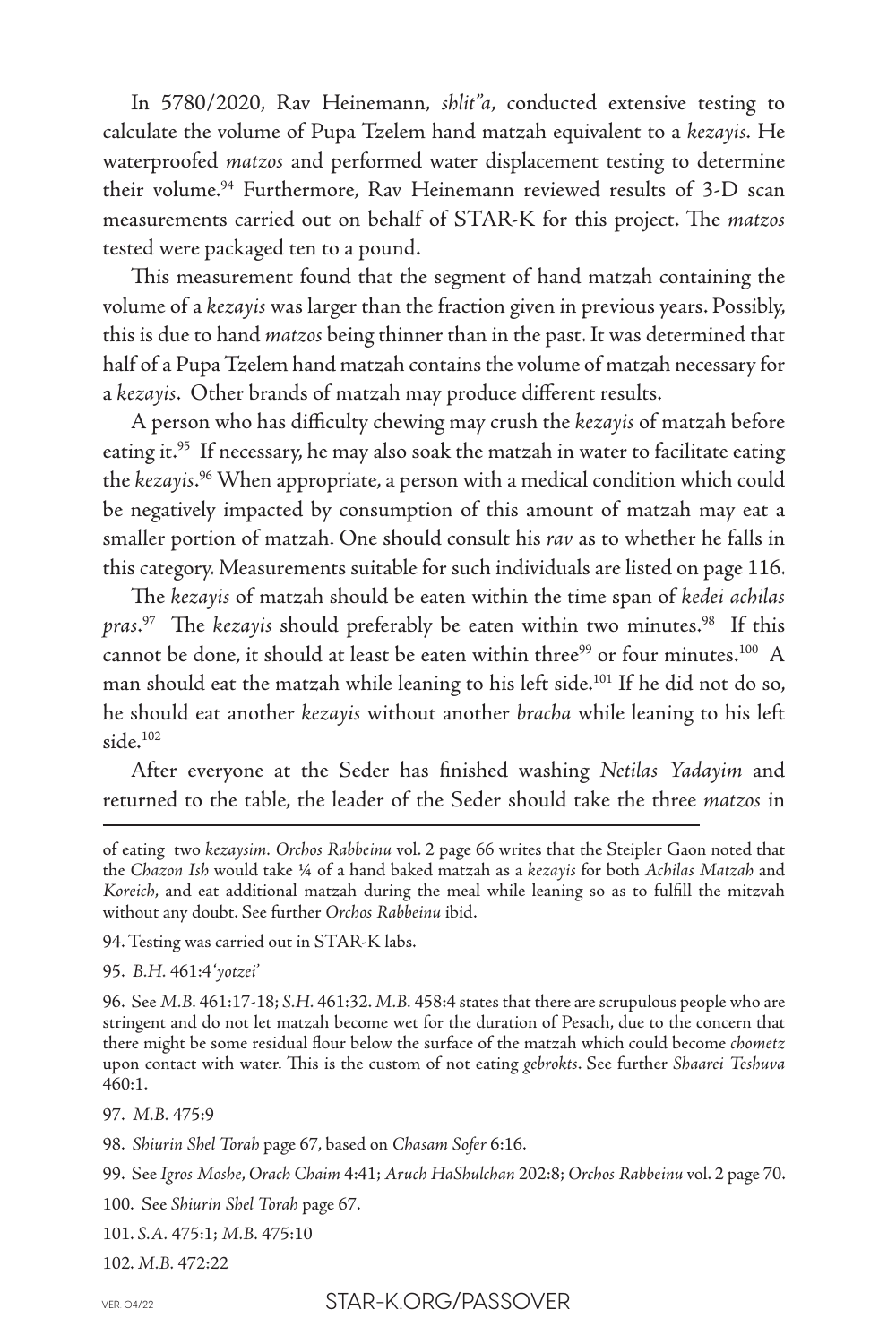front of him and recite the *bracha* of *Hamotzi*. The top and bottom *matzos*, which are both whole, will serve as the *lechem mishneh*. 103 If feasible, he should then set down the bottom matzah and recite the *bracha* of *Al Achila*s *Matzah* while holding the top and broken middle *matzos*. 104 He should then give each person at the Seder a *kezayis*, including within the *kezayis* some of the top and middle *matzos* over which the *bracha* has been made.105

A person should preferably chew the matzah without swallowing, until he has a *kezayis* of matzah in his mouth, and then swallow the *kezayis* at one time.106 Regarding this, one may rely upon the more lenient measurements of a *kezayis*, which calculate it as being less than 1/4 of a machine matzah.<sup>107</sup>

People who find it impractical to swallow an entire *kezayis* at one time should instead eat the *kezayis* in the normal manner, which includes some of the top and broken middle *matzos* over which the *bracha* has been made.108

The *Shulchan Aruch* brings an opinion that one should eat a *kezayis* from the top matzah followed by a second *kezayis* from the broken middle matzah.109 However, a person who fulfills the requirement of eating a *kezayis* by eating the size of half of a machine matzah is actually eating two *kezaysim,* when calculated according to the more lenient measurements of a *kezayis*. 110 It is, therefore,

106. *M.B.* 475:9.

107. *Shiurin Shel Torah siman* 11 states that, fundamentally, the *Chazon Ish paskened* in accordance with Rav Chaim of Volozhin, who stated that a *kezayis* is measured as the average size of a present day olive – which at a maximum would be the volume of ⅓ of a present day egg. Based on his statement that ⅔ of a machine matzah contains the volume of a present day egg, 2 ∕9 of a machine matzah would contain the volume of a *kezayis*. See also *sefer Kezayis Hashalem*, page 24; *Orchos Rabbeinu* vol. 2 pages 66-69.

108. See *S.A.* 475:1. *Orchos Rabbeinu* vol. 2 page 70 quotes Rav Chaim Kanievsky, *shlit"a,* as stating that the *Chazon Ish* did not put a whole *kezayis* of matzah in his mouth at one time, but ate it in the normal manner within three minutes. *Orchos Rabbeinu* vol. 2 page 66 similarly quotes the Steipler Gaon as saying that one should eat the matzah in the normal manner. See also *Halichos Shlomo Pesach* 9:41 and *Halichos Shlomo Tefilla* page 380, quoting Rav Shlomo Zalman Auerbach.

109. See *S.A.* 475:1; *M.B.* 475:9; *Orchos Rabbein*u vol. 2 page 69. B.H. 475:1 '*kezayis*' questions the necessity of eating two *kezaysim* and quotes sources to the contrary. *Orchos Rabbeinu* vol. 2 pages 69-70 quotes Rav Chaim Kanievsky, *shlit"a,* as stating that the *Chazon Ish* told him that the Halacha follows the opinion that it is necessary to eat only one *kezayis*.

110. As stated above, fundamentally the *Chazon Ish paskened* that a *kezayis* is measured as the volume of a present day olive, which is smaller than the volume of ¼ of a machine matzah.

<sup>103.</sup> *S.A.* 475:1; *M.B.* 475:2

<sup>104.</sup> *M.B.*475:2

<sup>105.</sup> *S.A.* 475:1; *M.B.*475:2; *M.B.* 475:6; *M.B.* 475:8. *Piskei Tesuvos* 475:2 describes an alternative custom for the recitation of the *brachos* and division of the matzah. The leader of the Seder makes the *bracha* of *Hamotzi* and then divides the *kezayis* of matzah for each person at the Seder. He includes within the *kezayis* some of the matzah over which he made the *bracha*. Each individual then recites the *bracha* of '*Al Achilas Matzah*.'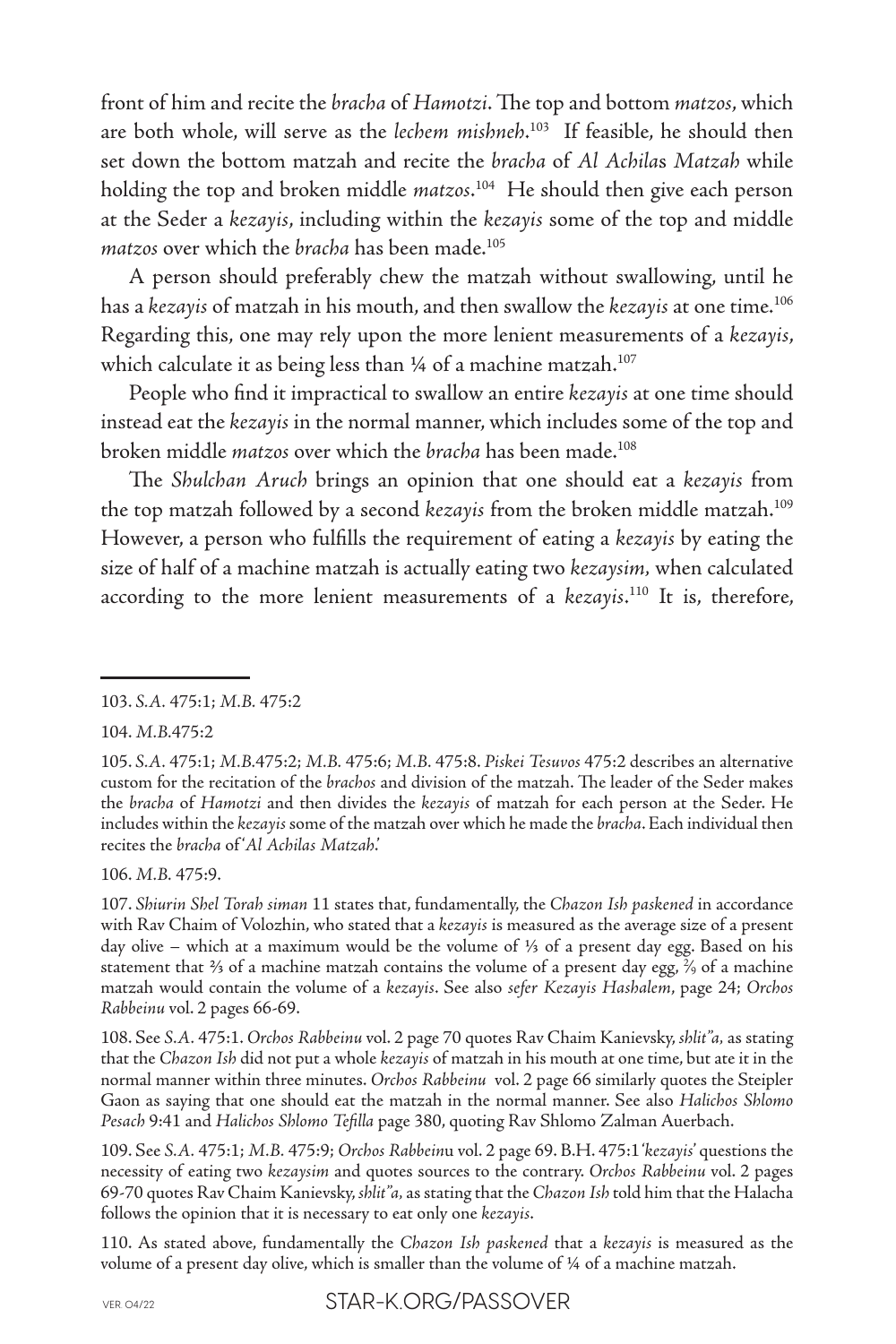sufficient to eat the size of half of a machine matzah in order to comply with the opinion that suggests eating two *kezaysim*. 111

Before eating, a person should have in mind that he is about to perform the mitzvah of eating matzah.112 When reciting or hearing the *bracha* of *Al Achilas Matzah*, he should also have in mind the eating of the *Afikomen*. 113

#### *Maror*

Nowadays, in the absence of the *Korban Pesach*, it is no longer a Torah requirement to eat *maror* at the Seder; however, there is a rabbinic obligation to do so.<sup>114</sup> This obligation applies equally to men and women.<sup>115</sup>

Children who have reached the age of *chinuch* should also be given *maror* to eat, just like an adult.<sup>116</sup>

A person may use romaine lettuce for *Maror*, 117 although it must be checked before Pesach to ensure that it does not harbor insects.<sup>118</sup> He may use either the leaves or the lettuce stalks for *Maror*.<sup>119</sup> The lettuce does not need to be bitter,<sup>120</sup> although there is an opinion that the lettuce must have some element of bitter taste.121 Some people have the custom not to use lettuce forM*aror*. 122

Raw horseradish may also be used for *Maror*. 123 It is customary that people who use lettuce for *Maror* put some horseradish on the lettuce, although it is not necessary to do so.<sup>124</sup> There is no need to use a lot of horseradish for this.<sup>125</sup>

113. *S.H.* 477:4

114. *M.B.* 473:33

115. *M.B.* 472:45

116. See *M.B.* 443:2

117. See *S.A.* 473:5; *M.B.* 473:34. *Kol Dodi* states that it is customary to specifically use romaine lettuce.

118. *M.B.* 473:42

119. *S.A.* 473:5, *M.B.* 473:38

120. *Chayei Odom* 130:3, *Shulchan Aruch HaGra"z* 473:30, *M.B.* 473:42, *Aruch HaShulchan* 473:16.

121. *Chazon Ish*, *Orach Chaim* 124 comments on *Pesachim* 39a. See the letter written by the Steipler Gaon, which is reproduced at the end of *Sefer Hilchos Chag Be'chag*.

122. See *Orchos Rabbeinu* vol. 2 page 74.

123. *S.A.* 473:5; *M.B.* 473:34. *M.B.* 473:39 states that the horseradish has to be raw.

124. *Aruch HaShulchan* 473:14. See also *Piskei Teshuva* 473:18 footnote 102. *Halichos Shlomo Pesach* 9:48 discourages this.

125. See the letter that the *Netziv* wrote to his son, printed in *Merumei Sodeh Pesachim* 39a, in

VER. 04/22 STAR-K ORG/PASSOVER

<sup>111.</sup> Heard from Rav Heinemann, *shlit"a* . *Kol Dodi* shares this opinion. See also *Orchos Rabbeinu* vol. 2 page 66.

<sup>112.</sup> See *S.A.* 475:4; *M.B.* 475:34; *B.H.* 60:4 '*yesh omrim*'; *B.H.* 60:4 '*ve'yesh omrim*'; *M.B.* 60:10 quoting the *Chayei Odom*.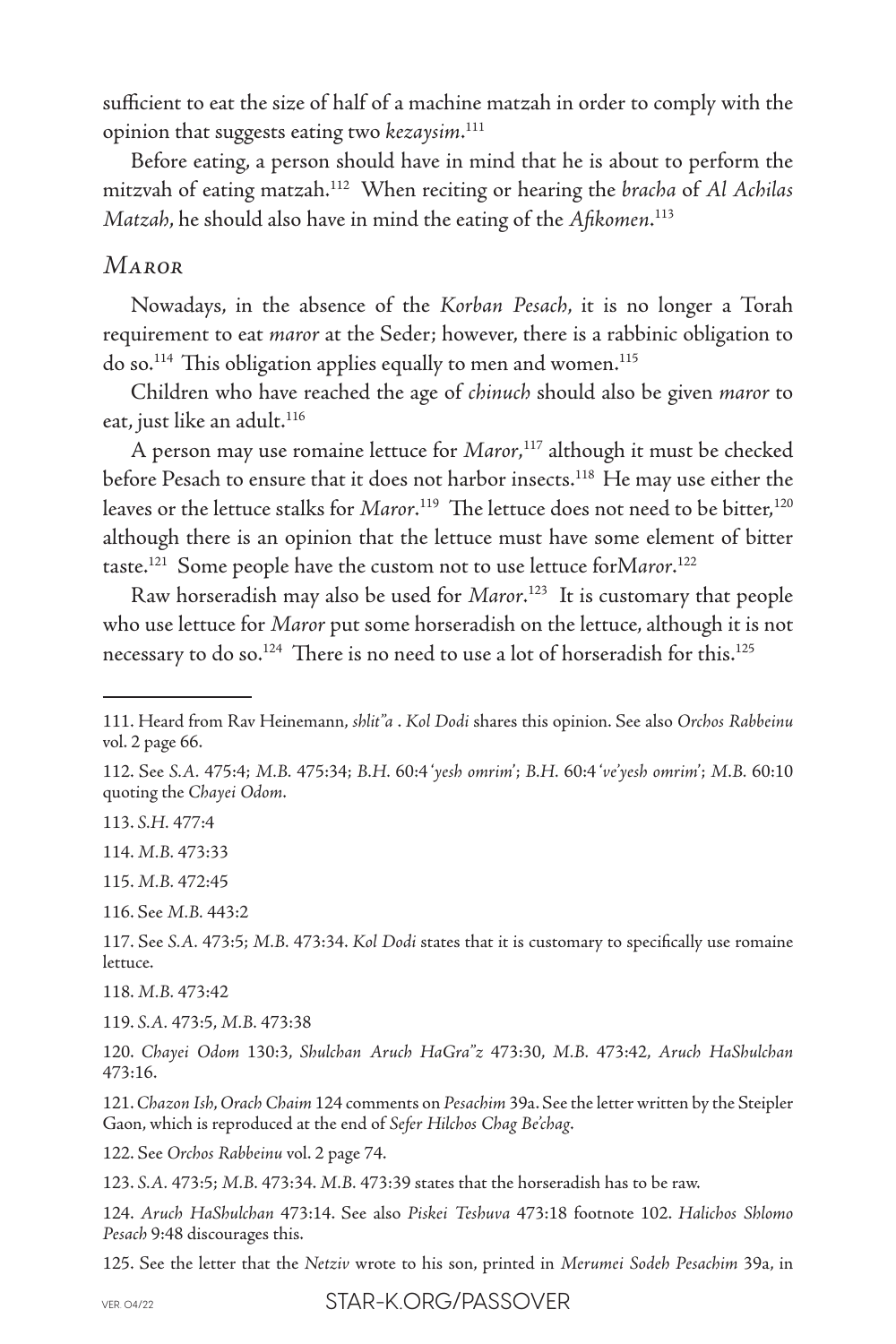The *maror* should be dipped into *charoses*, and the excess *charoses* shaken off.126 A person must eat a *kezayis* of *maror*. 127 The amount of lettuce which will displace 25 cm<sup>3</sup> of water would constitute a *kezayis*, according to Rav Chaim Noeh.<sup>128</sup> This is equivalent to slightly less than  $1 \text{ fl. oz.}$  According to the Chazon Ish<sup>129</sup> and Rav Dovid Feinstein, *zt"l,*130 one should take 1.1 fl. oz. of lettuce for *Maror*. Rav Heinemann, *shlit"a*, is of the opinion that a person should take 1 fl. oz. of lettuce.<sup>131</sup> One large lettuce leaf or two large stalks displaces approximately 1 fl. oz. of water.<sup>132</sup>

The *kezayis* of *maror* should be eaten within the time span of *kedei achilas pras*. 133 The *kezayis* should preferably be eaten within two minutes.134 If this cannot be done, it should at least be eaten within three<sup>135</sup> or four minutes.<sup>136</sup> One does not lean when eating the *maror*. 137

## *Koreich*

The leader of the Seder should take the remaining bottom matzah and use it to give each person at the Seder a portion of *Koreich*. 138 It is customary to

which he discourages using horseradish for *Maror* due to the difficulty of eating it.

126. *S.A.* 475:1; *M.B.* 475:13

127. *S.A.* 473:5, *M.B.* 473:41. See the letter written by Reb Akiva Eiger, printed in *Chut HaMeshulash* pages 205-206.

128. *M.B.* 486:1 states that with regard to *Maror*, which is nowadays a rabbinic obligation, one can measure a *kezayis* as being the size of half of a present day egg. Rav Chaim Noeh, *Shiurei Torah* page 191, states that half a present day egg has a volume of  $28.8 \text{ cm}^3 = 0.97 \text{ fl. oz.}$ 

129. *Chazon Ish*, *Orach Chaim* 100 and 39:17, states that with regard to *Maror* one can measure a *kezayis* as being equivalent to the volume of ⅔ of a present day egg. *Shiurin Shel Torah* page 65 states that a present day egg has a volume of 50cm.³ Therefore, a *kezayis* will have a volume of 33.3 cm³ = 1.13 fl. oz. *Shiurin Shel Torah siman* 11 states that, fundamentally, the Chazon Ish *paskened* in accordance with Rav Chaim of Volozhin, that a *kezayis* is measured as the size of a present day olive which at a maximum would have the volume of ⅓ of a present day egg. He also states that a person who has difficulty eating *maror* can rely upon this measurement, which calculates as 17cm<sup>3</sup> or 0.58 fl. oz. Also see the letter written by the Steipler Gaon, which is reproduced at the end of the *Sefer Hilchos Chag Be'chag*.

130. *Kol Dodi*

131. Heard from Rav Heinemann, *shlit"a*. This is in accordance with the view of Rav Chaim Noeh.

132. *Sefer Kezayis Hashalem*, pages 98-101, states that one large lettuce leaf or two large lettuce stalks contain the volume of a *kezayis*. This was calculated in accordance with the view that a *kezayis* is equivalent to 0.96 fl. oz.

133. *M.B.* 473:43; *S.H.* 473:60

134. *Shiurin Shel Torah* page 67, based on *Chasam Sofer* 6:16.

135. See *Igros Moshe*, *Orach Chaim* 4:41; *Aruch HaShulchan* 202:8; *Orchos Rabbeinu* vol. 2 page 70.

136. See *Shiurin Shel Torah* page 67.

137. *S. A.* 475:1. *M.B.* 475:14 states that if a person does lean while eating the *Maror* it is also fine. 138. *S.A.* 475:1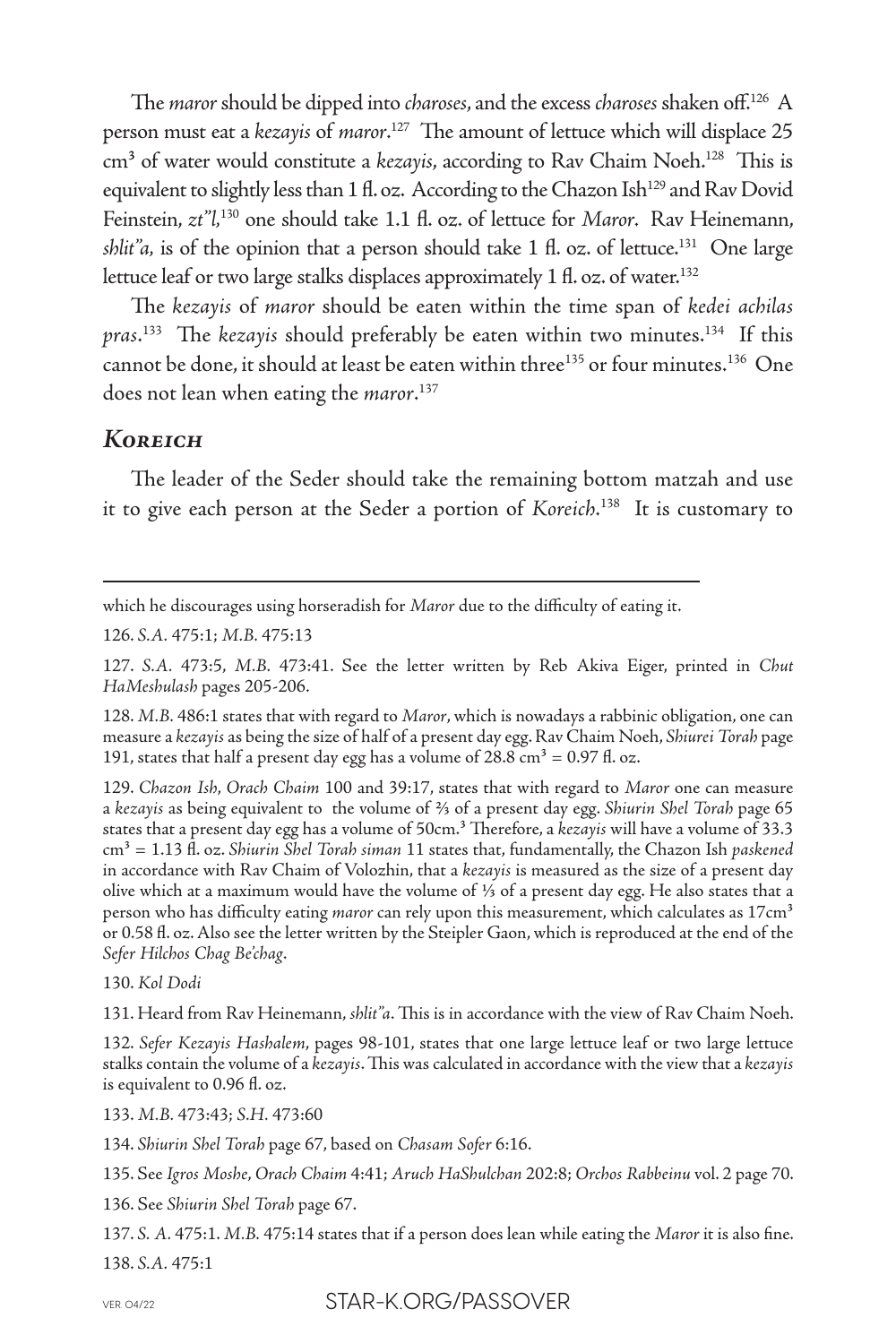prepare *Koreich* with two pieces of matzah sandwiching some *Maror*. 139 The *maror* could be dipped into *charoses*, and the excess *charoses* shaken off.140 Some have the custom not to dip the *maror* into *charoses* for *Koreich*. 141

A person should eat one *kezayis* of matzah and one *kezayis* of *maror* for *Koreich*, 142 and measure the *kezayis* of *maror* as described above.143 For the *kezayis* of matzah, it is sufficient to take half of the volume of matzah.<sup>144</sup> Therefore, following the larger measurement as described above, one should eat 1/4 of a Pupa Tzelem hand matzah.145

Before eating *Koreich,* one should recite the paragraph, 'וכר למקדש כהלל וכו.<sup>146</sup> Some suggest saying this paragraph after one has started to eat *Koreich*. 147 A man should consume *Koreich* while leaning to his left side;<sup>148</sup> if he did not do so, he does not need to eat another portion.149 From the time a person recites the *bracha* over the matzah until he eats the *Koreich portion*, it is preferable not to discuss matters unrelated to the eating of the matzah, *Maror, Koreich* and the Seder meal.150

## *Afikomen*

The leader of the Seder should give each person at the Seder a *kezayis* of matzah,151 including within the *kezayis* some of the remaining half of the middle matzah.152 Ideally, he should take the same volume of matzah as was used for the initial eating of matzah at the Seder.<sup>153</sup>

142. *M.B.* 475:16

144. See *M.B.* 486:1.

145. Heard from Rav Heinemann, *shlit"a*.

146. *S.A.* 475:1

147. See *B.H*. 475:1 '*ve'omar*'.

148. *S.A.* 475:1

151. *S.A.* 477:1

152. *S.A.* 477:6; *M.B.* 477:58

<sup>139.</sup> See *S.A.* 475:1; *Aruch HaShulchan* 475:7.

<sup>140.</sup> See S.A 475:1; *Rama* 475:1; *M.B.* 475:17; *M.B.* 475:19.

<sup>141.</sup> See *Rama* 475:1; *M.B.* 475:18.

<sup>143.</sup> See *Kol Dodi* and *Orchos Rabbeinu* vol. 2 page 75, who suggest that for *Koreich* one may use a smaller amount of *Maror*.

<sup>149.</sup> *Kaf HaChaim* 475: 36 quoting *Pri Chadash*

<sup>150.</sup> See *S.A.* 475:1; *M.B.* 475:24.

<sup>153.</sup> *M.B.* 487:1 states that for *Afikomen*, which is a mitzvah *d'rabanan*, one may follow the smaller measurement of *kezayis*. However, *M.B.* 477:1 states that for *Afikomen* one should ideally eat two *kezaysim* of matzah. Two *kezaysim* following the smaller measurement of a *kezayis* is equivalent to one *kezayis* of the larger measurement. Furthermore, *S.H.* 477:4 states that the *Afikomen* is the primary *matzos* mitzvah according to *Rashi* and the *Rashbam*. *Kol Dodi* states that this is a further reason to take a volume of matzah consistent with the larger measurement of a *kezayis*. See,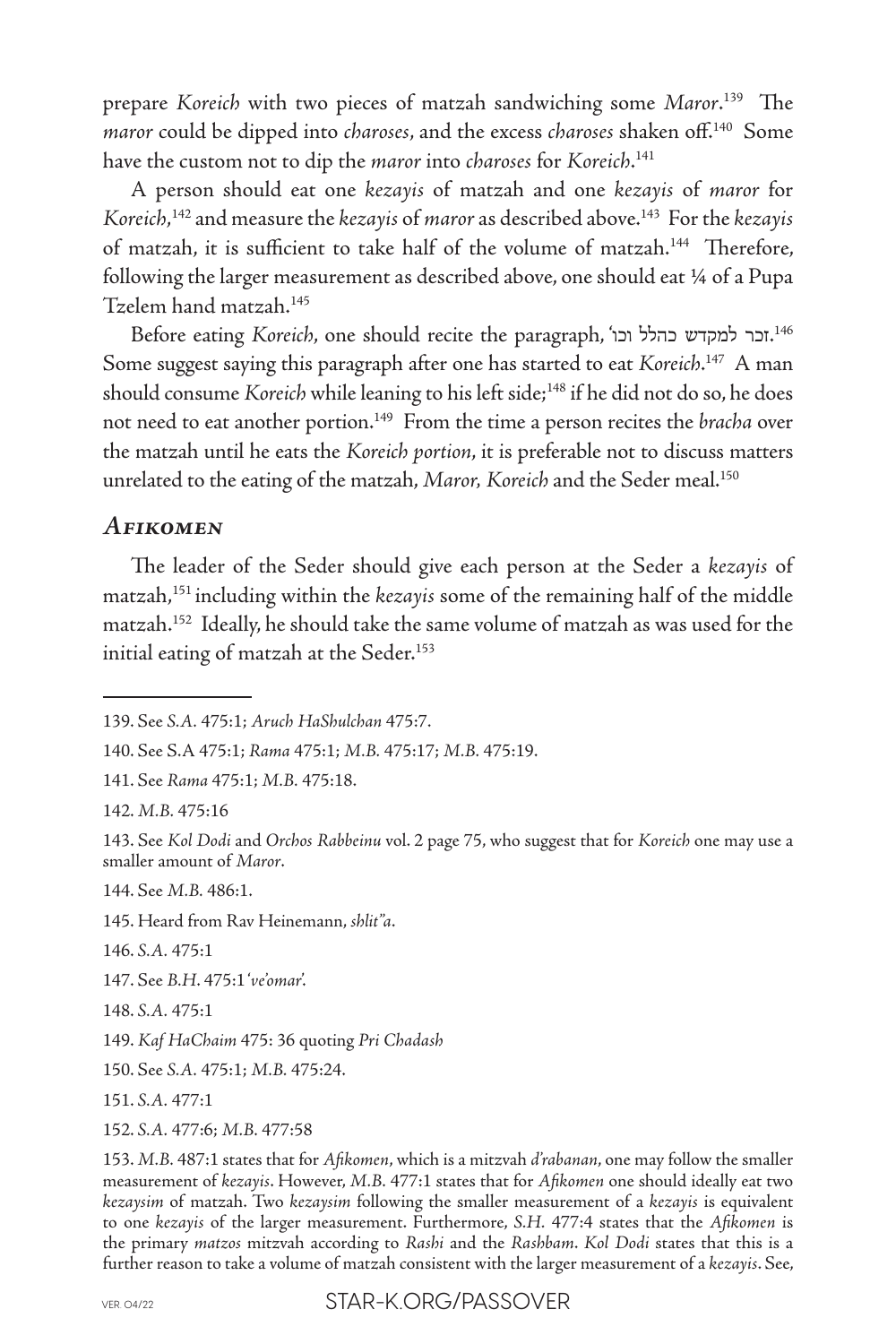A man should eat the *Afikomen* while leaning to his left side.154 If he did not lean and has not started *Birchas Hamazon*, he should eat the *Afikomen* a second time, providing that it is not too difficult for him to do so.<sup>155</sup> If he has started *Birchas Hamazon*, he should not wash and eat the *Afikomen* again.156

*Chazal* debate as to whether the *Afikomen* may be eaten all night long or by *chatzos*, *halachic* midnight. In order to fulfill both opinions, one must be careful to eat the *Afikomen* before *chatzos*. 157 After eating the *Afikomen*, one may not consume other food.158

Rav Moshe Feinstein, *zt"l,* states that according to both opinions of *Chazal,* a person may not eat other food for the duration of the night.<sup>159</sup> He also may not drink wine or fruit juice, with the exception of the remaining two cups of the *Arba Kosos*; 160 he may drink water161 or tea.162

It has been argued that, according to the opinion that the *Afikomen* must be eaten by *chatzos*, the prohibition against consuming additional food also ends at *chatzos*. 163 If so, when *chatzos* is approaching and a person has not yet finished his meal, he may eat a *kezayis* of matzah and verbally state the following: "If the correct opinion is that one may eat the *Afikomen* until *chatzos*, then this matzah should be regarded as the *Afikomen*; however, if one has all night to eat the *Afikomen*, then it should not be regarded as such." He may eat the matzah, wait until *chatzos*, and then continue his meal. After the meal, he should eat another *kezayis* of matzah and state the following: "If the correct opinion is that one has all night to eat the *Afikomen*, then this matzah should be regarded as the *Afikomen***;** but, if the *Afikomen* must be eaten before *chatzos***,** then it should not be regarded as such**.**" 164 However, Rav Moshe Feinstein, *zt"l,* rejects this position and states that the *Afikomen* must simply be eaten before *chatzos*. 165

154. *S.A.* 477:1

155. *M.B.* 477:4; *S.H.* 477:4

156. See *M.B.* 472:22; *M.B.* 474:4; *Igros Moshe O.C.* 3:67.

157. See *S.A.* 477:1, *M.B.* 477:6; *B.H.* 477:1 '*veyehei*'.

158. *S.A.* 478:1

159. *Igros Moshe O.C.* 5:38#8

160. *S.A.* 481:1; *M.B.* 481:1; *M.B.* 478:2

161. *S.A.* 481:1

162. *M.B.* 481:1. See *Be'er Heitev* 481:1 concerning drinking coffee after eating the *Afikomen*.

163. *Avnei Nezer O.C.* 361

164. *Avnei Nezer O.C.* 361. See also the *Haggadah* '*MiBeis Halev*i' that the Brisker Rav was of the opinion that this may be done without any verbal statement.

165. *Igros Moshe O.C.* 5:38#8. See also *Tosefos Maaseh Rav* 52 that the Vilna Gaon skipped the Seder meal in order to eat the *Afikomen* before *chatzos*.

however, *Orchos Rabbeinu* vol. 2 page 67.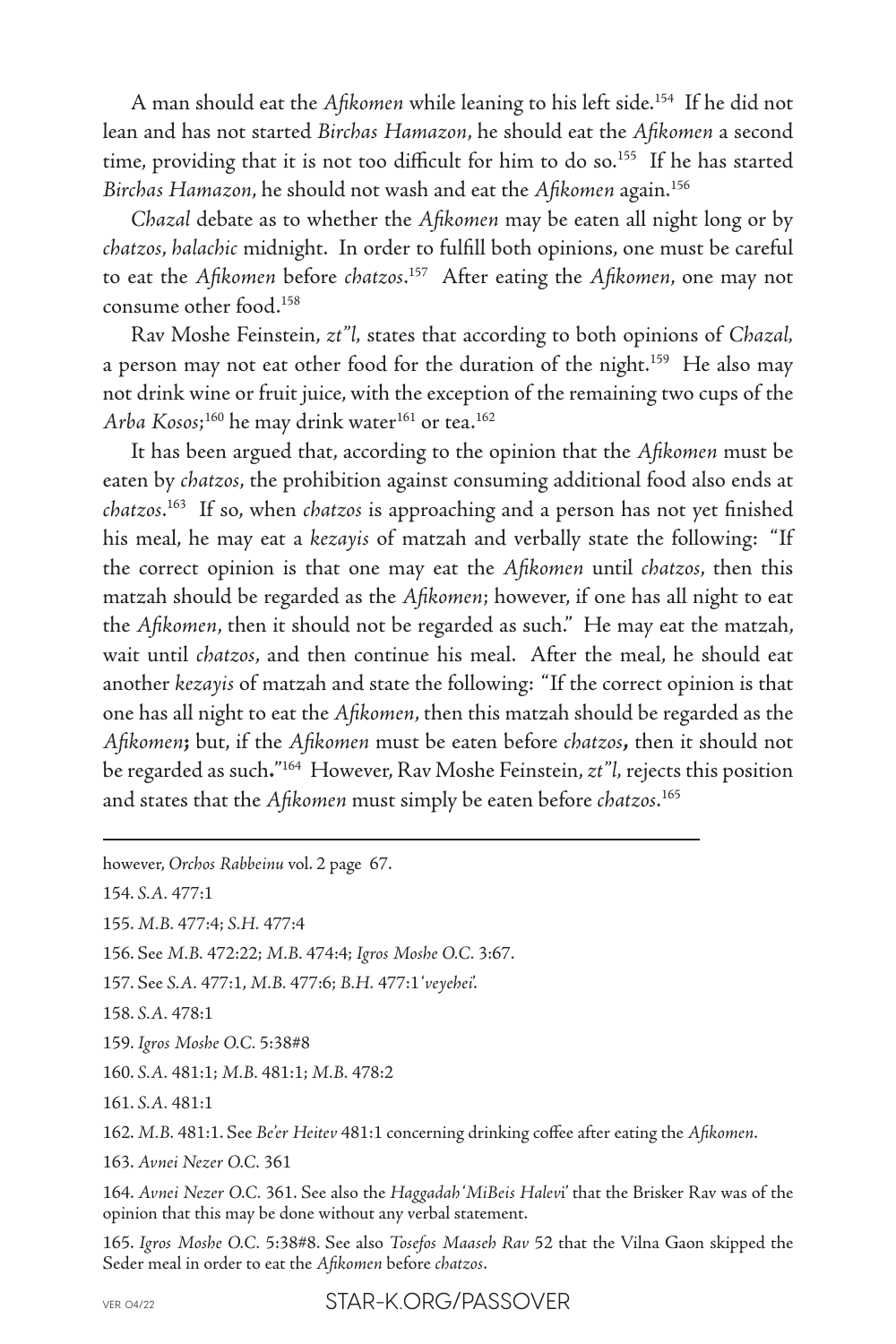#### **Conclusion of The** *Seder*

After eating the *Afikomen*, the third cup of wine is poured and *Birchas Hamozon* is recited. If there is a *zimun* present, it is customary for the *baal habayis* to lead the *bentching*. 166 After drinking the third cup, the *Kos Shel Eliyahu* is filled;167 others fill it at the start of the Seder.168 The fourth cup of wine is poured and held during the recital of *Sh'foch Chamoscha*; 169 others pour the fourth cup after *Sh'foch Chamoscha*. 170 It is customary to stand and open the door of the house for the recital of *Sh'foch Chamoscha*. 171

The second portion of *Hallel* is then recited. If three adult males are present, the *pesukim* following, "*Hodu l'Hashem ki tov ki l'olam chasdo*" should be recited responsively as is done when *Hallel* is said in shul, with the leader of the Seder calling and the others responding. If no guests are present, the person leading the Seder should initiate and his wife and children should respond.172 *Nusach Sephard* concludes *Hallel* at the beginning of the final paragraph "*Ye'halelucha*".173 *Nusach Ashkenaz* recites the paragraph and conclude *Hallel* at "*Me'olam ve'ad olam ata Keil*".174

*Hallel* is followed by *Perek 136* of *Tehillim*, known as *Hallel Hagodol*, which in turn is followed by the *tefilla* of "*Nishmas Kol Chai*". *Nishmas* is recited until the start of the final sentence at the end of "*Yishtabach*". *Nusach Sephard* follows this with the "*Yehalelucha*" final paragraph of *Hallel*; 175 Ashkenazim conclude with the final *bracha* of *Hallel*, "*Melech Me'hulal Be'tishbachos*".176 Some Ashkenazim conclude *Yishtabach* with the usual *bracha* of "*Melech Keil Chei Ha'olamim*".177

The fourth cup of wine is drunk, and a *bracha acharona* is recited. If one drinks less than a *revi'is*, he cannot recite a *bracha acharona* and should listen to someone else's recital. The *tefilla* of *Chasal Siddur Pesach* and the subsequent

<sup>166.</sup> *Rama* 479:1

<sup>167.</sup> *Likutei Maharich "hanhagas ha'seder*"

<sup>168.</sup> *Kitzur Shulchan Aruch* 119:1

<sup>169.</sup> *Yosef Ometz* 788

<sup>170.</sup> *Chayei Odom* 130:19, *Aruch Hashulchan* 480:2

<sup>171.</sup> *Remo* 480:1, *Aruch Hashulchan* 480:1

<sup>172.</sup> *M.B*. 479:9, *Halichos Shlomo* page 315

<sup>173.</sup> *S. A*. 480:1

<sup>174.</sup> *M.B* 480:5

<sup>175.</sup> *S.A*. 480:1

<sup>176.</sup> *Bach* 486, *M.B.* 480:5

<sup>177.</sup> *Chok Yaakov* 480:4, *M.B* 480:5